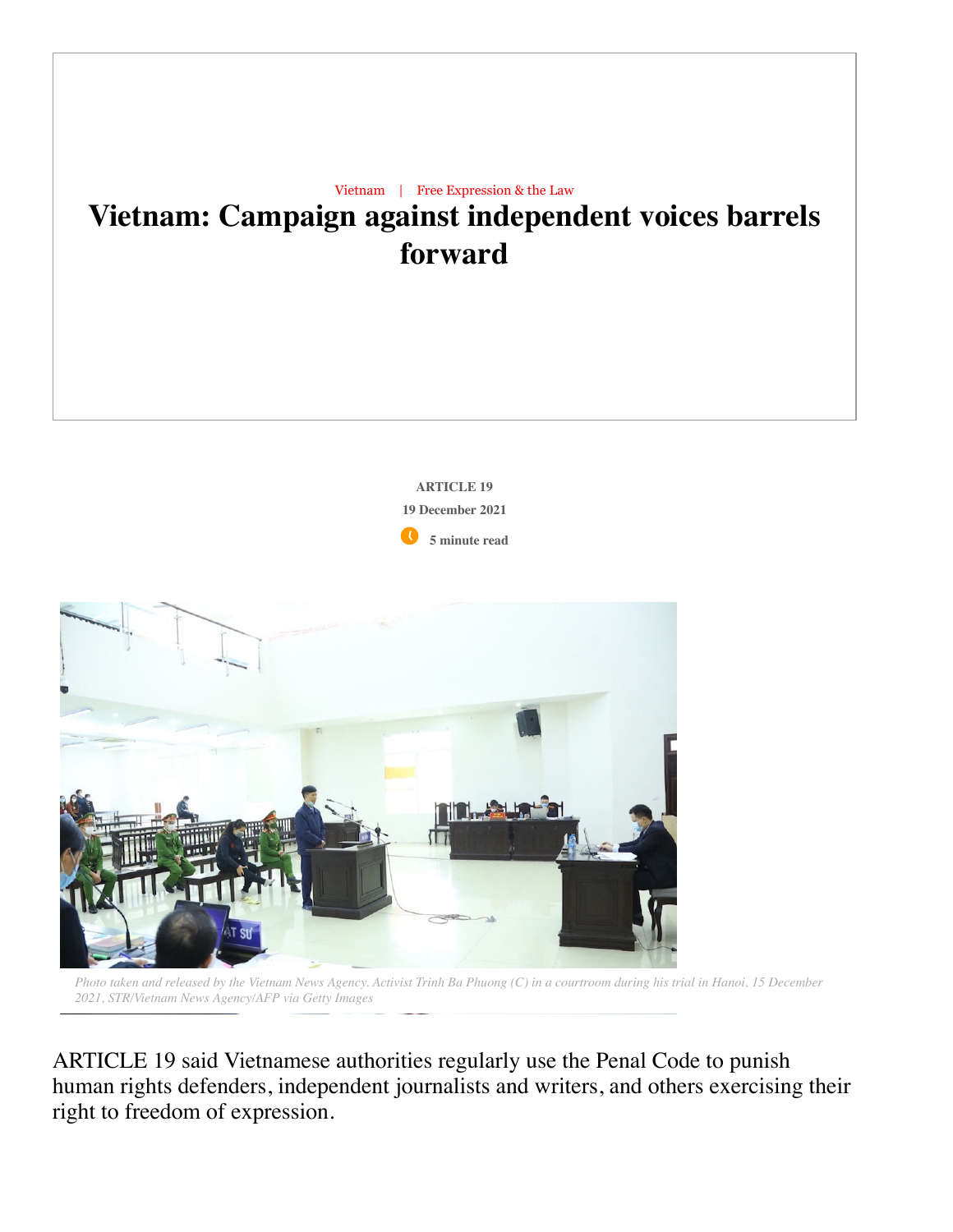This statement was originally published on **[article19.org](https://www.article19.org/resources/vietnam-campaign-against-independent-voices-barrels-forward/)** on 15 December 2021.

**The conviction of three leading Vietnamese human rights defenders in relation to their online advocacy signals the continuation of the Vietnamese government's repressive campaign against independent voices, said ARTICLE 19. Vietnamese authorities should immediately and unconditionally release Pham Doan Trang, Trinh Ba Phuong, Nguyen Thi Tam, and all other arbitrarily detained human rights defenders.**

**"These three convictions are unacceptable acts of reprisal against courageous rights defenders and part of a nefarious campaign to silence and intimidate anyone who speaks out against government abuse, " said Matthew Bugher, ARTICLE 19's Head of Asia Programme. "The Vietnamese government is clearly allergic to criticism and routinely reacts by jailing independent journalists and others who use social media to document and disseminate information about its failures."**

On 14 December 2021, the Hanoi People's Court convicted Pham Doan Trang under Article 88 of the 1999 Penal Code, which criminalises the 'making, storing, distributing or disseminating information, documents and items against the Socialist Republic of Vietnam.' The court sentenced her to nine years' imprisonment.

In a statement released ahead of her trial, Pham Doan Trang **[wrote](https://www.thevietnamese.org/2021/12/pham-doan-trangs-final-statement-at-her-trial/)**, 'The longer the prison sentence, the more demonstrable the authoritarian, undemocratic, and anti-democratic nature of the Socialist Republic of Vietnam.'

Authorities **[arrested](https://www.voanews.com/a/press-freedom_rights-groups-deplore-arrest-vietnam-writer-and-activist-pham-doan-trang/6196876.html)** Pham Doan Trang on 7 October 2020, less than a month after five UN Human Rights experts **[raised concerns](https://spcommreports.ohchr.org/TMResultsBase/DownLoadPublicCommunicationFile?gId=25542)** about the harassment of independent writers and journalists in Vietnam, including against Pham Doan Trang. She was held incommunicado for over a year before being allowed to meet with her lawyer on 19 October 2021. Court documents indicate that she was targeted for writing about human right issues and meeting with foreign journalists.

In September 2021, the UN Working Group on Arbitrary Detention **[found](https://www.ohchr.org/Documents/Issues/Detention/Opinions/Session91/A_HRC_WGAD_2021_40_AdvanceEditedVersion.docx)** that Pham Doan Trang's detention was arbitrary. In October eight UN human rights experts, including members of the Working Group, **[noted](https://www.ohchr.org/EN/NewsEvents/Pages/DisplayNews.aspx?NewsID=27734&LangID=E)** that she was 'only the latest victim of the authorities' use of vaguely defined propaganda charges to persecute writers, journalists and human rights defenders, criminalising the exercise of their right to freedom of opinion and expression to share information.'

Ahead of the original date for her trial in November, ARTICLE 19 and 27 other human rights and freedom of expression organisations released a **[statement](https://www.article19.org/resources/vietnam-release-journalist-human-rights-defender-pham-doan-trang/)** calling for the Vietnamese authorities to immediately and unconditionally release and drop all charges against her.